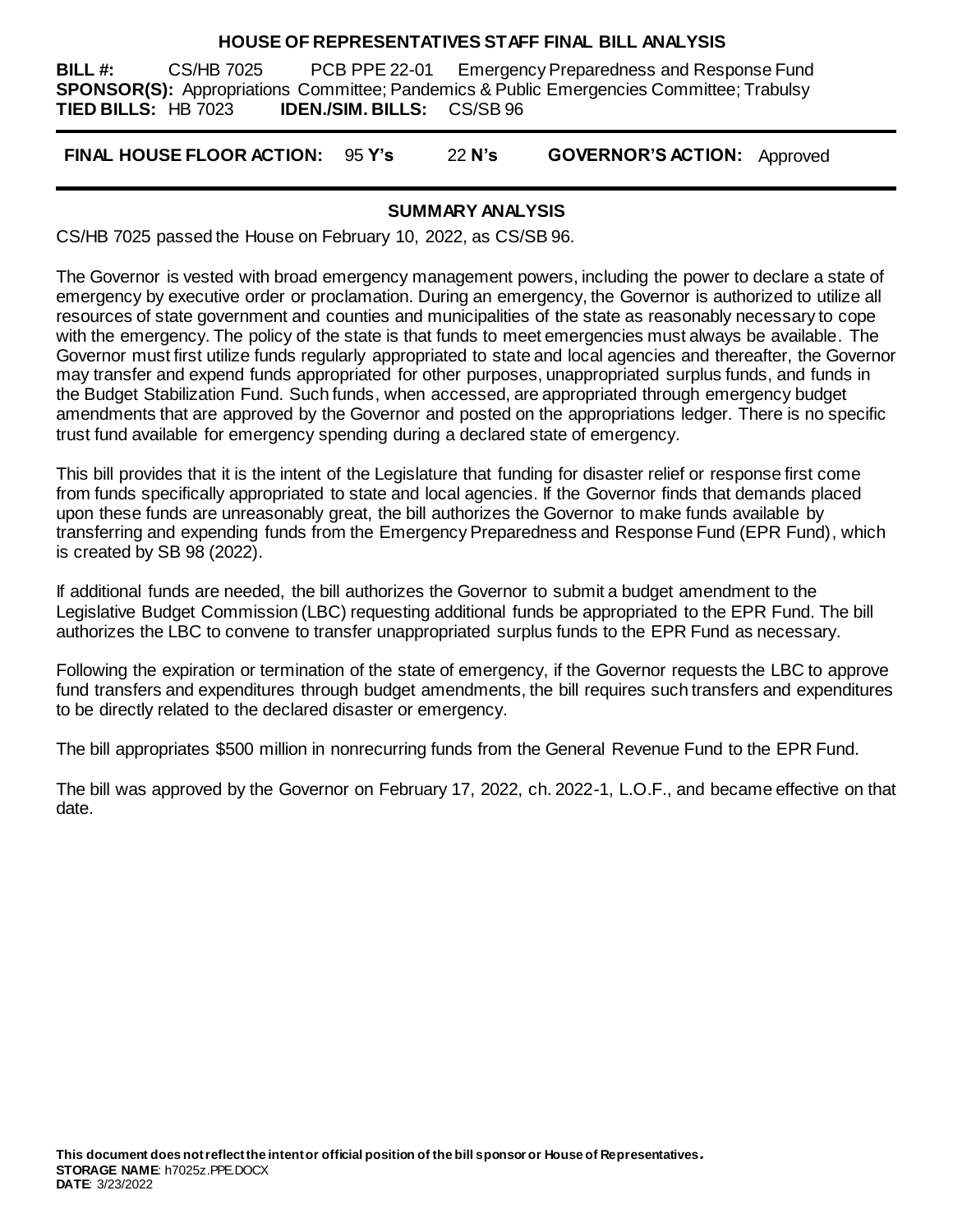## **I. SUBSTANTIVE INFORMATION**

### A. EFFECT OF CHANGES:

### **Background**

Chapter 252, F.S., governs emergency management. It confers upon the Governor, the Division of Emergency Management (division), $1$  and the governing body of each county and municipality certain emergency powers in the event of emergencies<sup>2</sup> and disasters<sup>3</sup> resulting from natural,<sup>4</sup> technological,<sup>5</sup> or manmade $6$  causes to ensure preparations of the state will be adequate to deal with, reduce vulnerability to, and recover from such emergencies and disasters; to provide for the common defense and to protect the public peace, health, and safety; and to preserve the lives and property of the people of the state.<sup>7</sup>

The Governor, the division, and counties and municipalities have specific emergency powers and authority granted to them in the event of an emergency. The individual powers are broad, but also include specific parameters in which they may be executed.

### **Governor**

 $\overline{a}$ 

The State Emergency Management Act (Act)<sup>8</sup> authorizes the Governor to assume or delegate direct operational control over all or any part of emergency management functions in the event of an emergency.<sup>9</sup> This authority includes issuing executive orders, proclamations, and rules that have the force and effect of law.<sup>10</sup> The Act specifically authorizes the Governor to use all resources of state government and counties and municipalities of the state as reasonably necessary to cope with the emergency.<sup>11</sup> Although the emergency powers reside in the Governor, the Governor may delegate certain powers to the State Coordinating Officer to manage and coordinate emergency efforts.<sup>12</sup>

<sup>&</sup>lt;sup>1</sup> The division is established within the Executive Office of the Governor as a separate budget entity. It is responsible for all professional, technical, and administrative support functions necessary to carry out its responsibilities under part I of ch. 252, F.S. The director of the division is appointed by and serves at the pleasure of the Governor, and is the head of the division for all purposes. Section 14.2016(1), F.S.

<sup>2</sup> "Emergency" means any occurrence, or threat thereof, whether natural, technological, or manmade, in war or in peace, which results or may result in substantial injury or harm to the population or substantial damage to or loss of property. Section 252.34(4), F.S.

<sup>&</sup>lt;sup>3</sup> "Disaster" means any natural, technological, or civil emergency that causes damage of sufficient severity and magnitude to result in a declaration of a state of emergency by a county, the Governor, or the President of the United States. Section 252.34(2), F.S.

<sup>4</sup> "Natural emergency" means an emergency caused by a natural event, including, but not limited to, a hurricane, a storm, a flood, severe wave action, a drought, or an earthquake. Section 252.34(8), F.S.

<sup>5</sup> "Technological emergency" means an emergency caused by technological failure or accident, including, but not limited to, an explosion, transportation accident, radiological accident, or chemical or other hazardous material incident. Section 252.34(10), F.S.

<sup>&</sup>lt;sup>66</sup> "Manmade emergency" means an emergency caused by an action against persons or society, including, but not limited to, enemy attack, sabotage, terrorism, civil unrest, or other action impairing the orderly administration of government. Section 252.34(7), F.S.

<sup>7</sup> Section 252.32, F.S.

<sup>8</sup> Sections 252.31-252.60, F.S., are known and cited as the "State Emergency Management Act."

<sup>9</sup> Section 252.36(1)(a), F.S.

<sup>10</sup> Section 252.36(1)(b), F.S.

<sup>11</sup> Section 252.36(5)(b), F.S.

<sup>&</sup>lt;sup>12</sup> The State Coordinating Officer (SCO) is the authorized representative of the Governor to manage and coordinate state and local emergency response and recovery efforts. The SCO is provided the authority to commit any and all state resources necessary to cope with the emergency and the authority to exercise those powers in accordance with ss. 252.36(3)(a) and 252.36(5)-(10), F.S.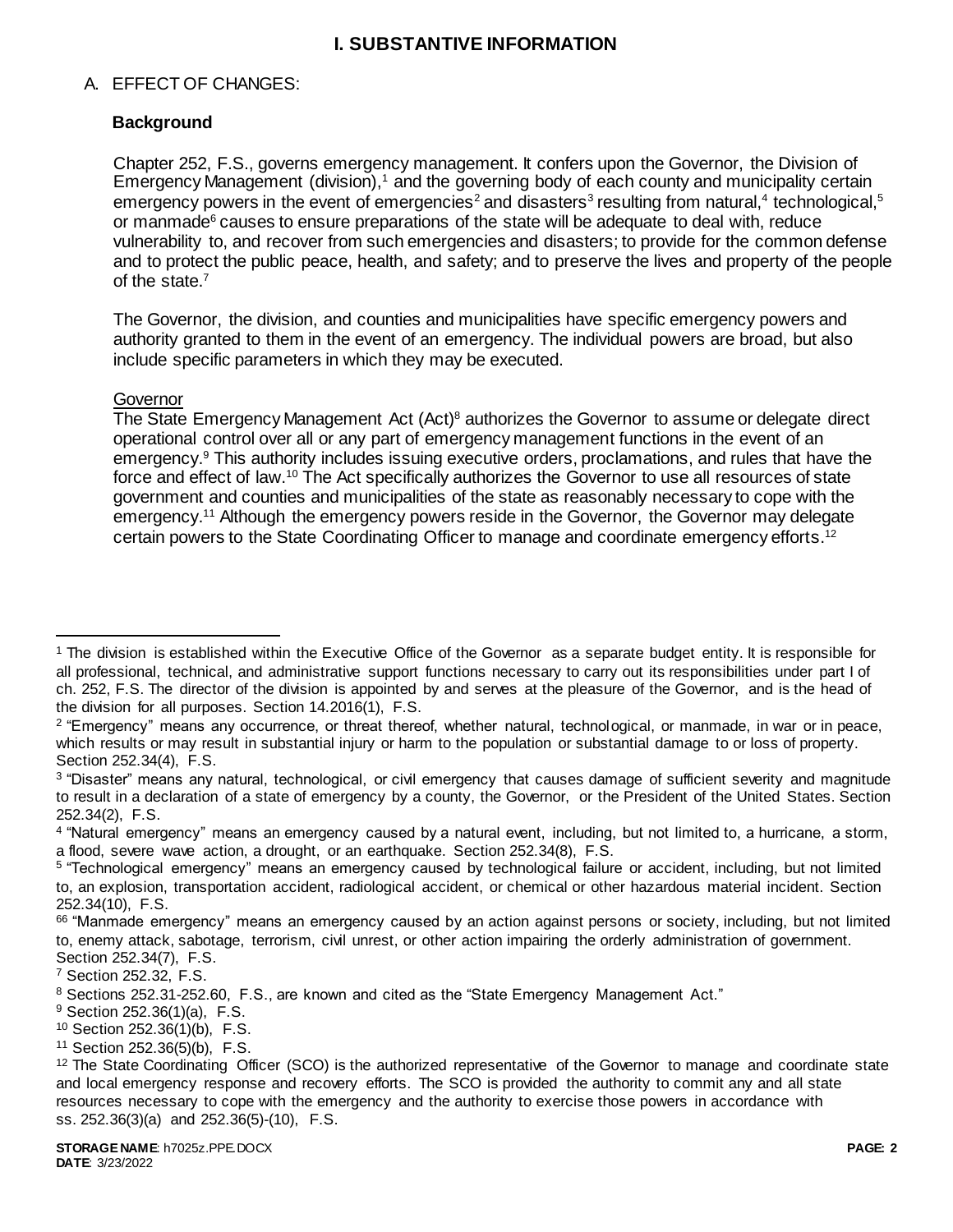The Act, in part, authorizes the Governor to:

- Suspend the provisions of any regulatory statute prescribing the procedures for conduct of state business or the orders or rules of any state agency, if strict compliance would in any way prevent, hinder, or delay necessary action in coping with the emergency;
- Transfer the direction, personnel, or functions of state departments and agencies or units thereof for the purpose of performing or facilitating emergency services;
- Suspend or limit the sale, dispensing, or transportation of alcoholic beverages, firearms, explosives, and combustibles; however, the Governor may not seize, take, or confiscate firearms that are lawfully possessed, unless a person is engaged in the commission of a criminal act;
- Make provision for the availability and use of temporary emergency housing;
- Take effective measures for limiting or suspending lighting devices and appliances, gas and water mains, electric power distribution, and all other utility services in the general public interest;
- Take measures concerning the conduct of civilians, the movement and cessation of movement of pedestrian and vehicular traffic at certain times, the calling of public meetings and gatherings, and the evacuation and reception of the civilian population, as provided in the emergency management plan of the state and counties and municipalities; and
- Authorize businesses and their employees who sell commodities <sup>13</sup> to exceed the times of curfews for ensuring that the supplies of commodities are made available to the public and direct local law enforcement to assist and accommodate those businesses and their employees in ensuring that commodities are available in coping with the emergency.<sup>14</sup>

The Governor must delegate emergency responsibilities to officers and agencies of the state and to counties and municipalities prior to an emergency and threat of an emergency and must use the services and facilities of existing officers and agencies of the state and counties and municipalities as the primary emergency management forces of the state. All such officers and agencies must cooperate with and extend their services and facilities to the division, as it may require.<sup>15</sup>

Finally, during the continuance of a state of emergency, the Governor is commander in chief of the Florida National Guard and all forces available for emergency duty.<sup>16</sup>

# Division of Emergency Management

The division, which is established within the Executive Office of the Governor, is responsible for all professional, technical, and administrative support functions necessary to carry out its responsibilities and emergency powers under part I of ch. 252, F.S. The director of the division is appointed by and serves at the pleasure of the Governor, and is the head of the division for all purposes.

The division must administer programs to rapidly apply all available aid to communities affected by an emergency.<sup>17</sup> The division is responsible for maintaining the statewide comprehensive plan for

 $\overline{a}$ 

<sup>&</sup>lt;sup>13</sup> "Commodity" means any goods, services, materials, merchandise, supplies, equipment, resources, or other article of commerce, and includes, without limitation, food, water, ice, chemicals, petroleum products, and lumber necessary for consumption or use as a direct result of the emergency. Section 501.160(1)(a), F.S

<sup>14</sup> Section 252.36(5), F.S. Other powers include the power to commandeer or utilize any private property if found necessary to cope with the emergency; direct and compel the evacuation of all or part of the population from any stricken or threatened area if deemed necessary for the preservation of life or other emergency mitigation, response, or recovery; prescribe routes, modes of transportation, and destinations in connection with evacuation; control ingress and egress to and from an emergency area, the movement of persons within the area, and the occupancy of premises therein; authorize the use of forces already mobilized as the result of an executive order, rule, or proclamation to assist the private citizens of the state in cleanup and recovery operations during emergencies when proper permission to enter onto or into private property has been obtained from the property owner; and by executive order, authorize the operator of solid waste disposal facilities to extend operating hours to ensure the health, safety, and welfare of the general public.

<sup>15</sup> Section 252.36(8), F.S.

<sup>16</sup> Section 252.36(4), F.S.

<sup>17</sup> Section 14.2016(1), F.S.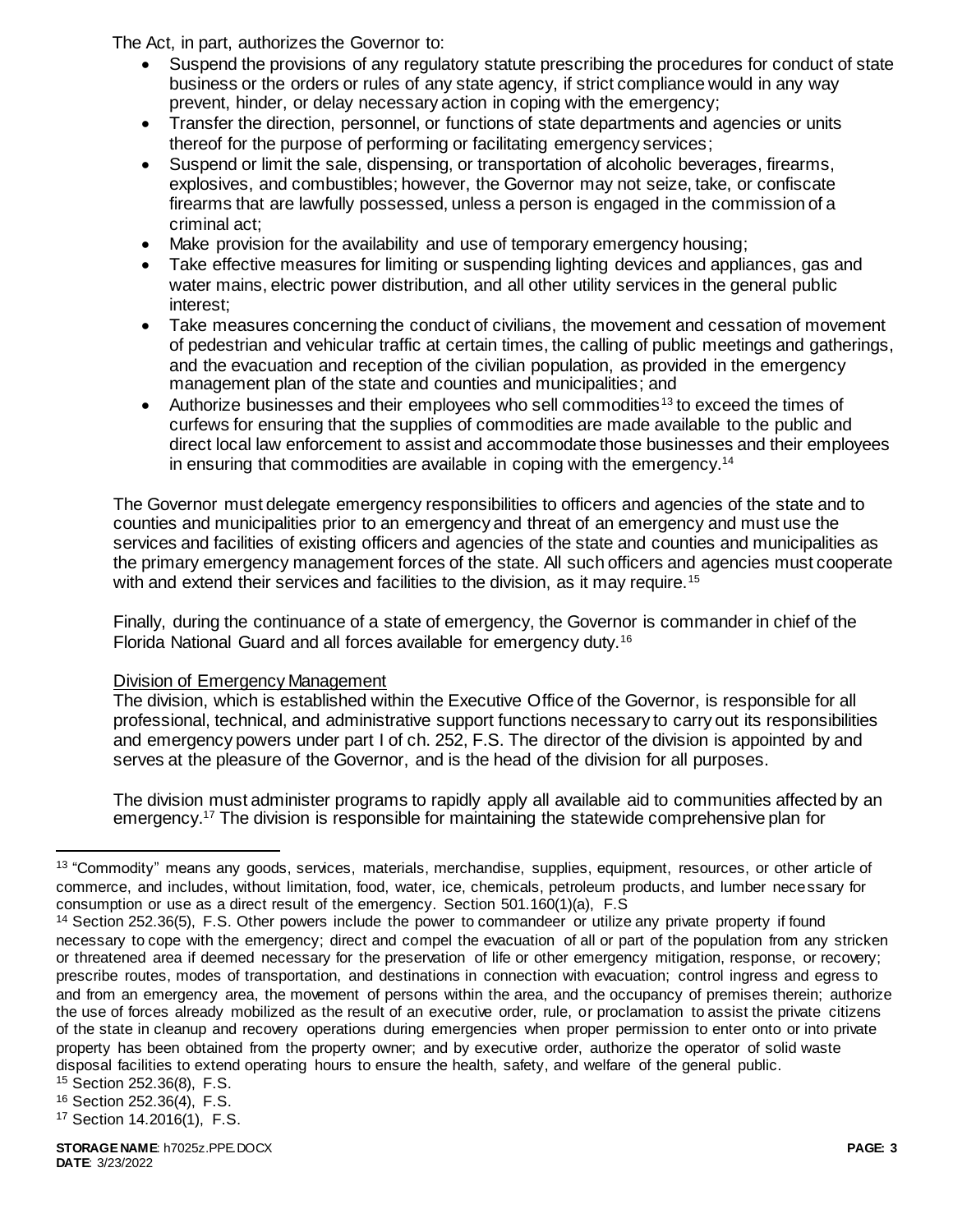emergency management and coordinating efforts of the federal government with state and local government and private agencies.<sup>18</sup> In addition, the division is responsible for state emergency planning with various responsibilities, including, in part:

- Preparing a state comprehensive emergency management plan, which is adopted as a rule pursuant to the Administrative Procedure Act; 19
- Adopting standards and requirements for county emergency management plans, assisting counties and municipalities in preparing and maintaining the plans, and periodically reviewing the plans for consistency with state standards;
- Cooperating with the President, the heads of the Armed Forces, and various federal emergency management agencies;
- Planning for and either procuring supplies, medicines, materials, and equipment or entering into a memorandum of agreement or open purchase orders to ensure availability of such supplies;
- Reporting biennially to the Governor and Legislature the status of emergency management capabilities of the state and its political subdivisions;
- Creating, implementing, administering, adopting, amending, and rescinding rules, programs, and plans needed to carry out emergency management; and
- Doing other things necessary, incidental, or appropriate for implementing emergency management.<sup>20</sup>

### Declaring a State of Emergency

The Governor is authorized to declare a state of emergency by executive order or proclamation when an emergency has occurred or the occurrence or threat thereof is imminent.<sup>21</sup> A declared state of emergency is limited to 60 days, unless renewed by the Governor or terminated by the Legislature.<sup>22</sup> An executive order of a state of emergency must indicate the nature of the emergency, area or areas threatened, and conditions that have brought the emergency about or that make possible its termination.<sup>23</sup> Executive orders must be promptly disseminated to bring its contents to the attention of the general public and, unless the emergency prevents or impedes, must be filed promptly with the Department of State and in the offices of the county commissioners in the counties the order applies.<sup>24</sup>

### Financing

### *Emergency Spending Authority*

The policy of the state is that funds to meet emergencies must always be available.<sup>25</sup> Florida law provides that it is the intent that first recourse be made to funds regularly appropriated to state and local agencies. If the Governor finds that the demands placed upon these funds in coping with a particular state emergency are unreasonably great, the Governor may make funds available by transferring and expending moneys appropriated for other purposes, unappropriated surplus funds, and funds in the Budget Stabilization Fund.<sup>26</sup> Such funds, when accessed, are appropriated through emergency budget amendments that are approved by the Governor and posted on the appropriations ledger. Following the expiration or termination of the state of emergency, the Governor may transfer funds with a budget amendment, subject to approval by the Legislative Budget Commission (LBC), to satisfy the budget authority granted for such emergency.<sup>27</sup> There is no dedicated source for the Governor to use during an emergency.

l

- <sup>22</sup> Section 252.36(2), F.S.
- <sup>23</sup> Section 252.36(2), F.S.
- <sup>24</sup> Section 252.36(2), F.S.
- <sup>25</sup> Section 252.37(1), F.S.
- <sup>26</sup> Section 252.37(2), F.S.
- <sup>27</sup> Section 252.27(2), F.S.

<sup>18</sup> *Id.* and s. 252.35(1), F.S.

<sup>19</sup> Chapter 120, F.S.

<sup>20</sup> *See* s. 252.35, F.S.

<sup>21</sup> Section 252.36(2), F.S.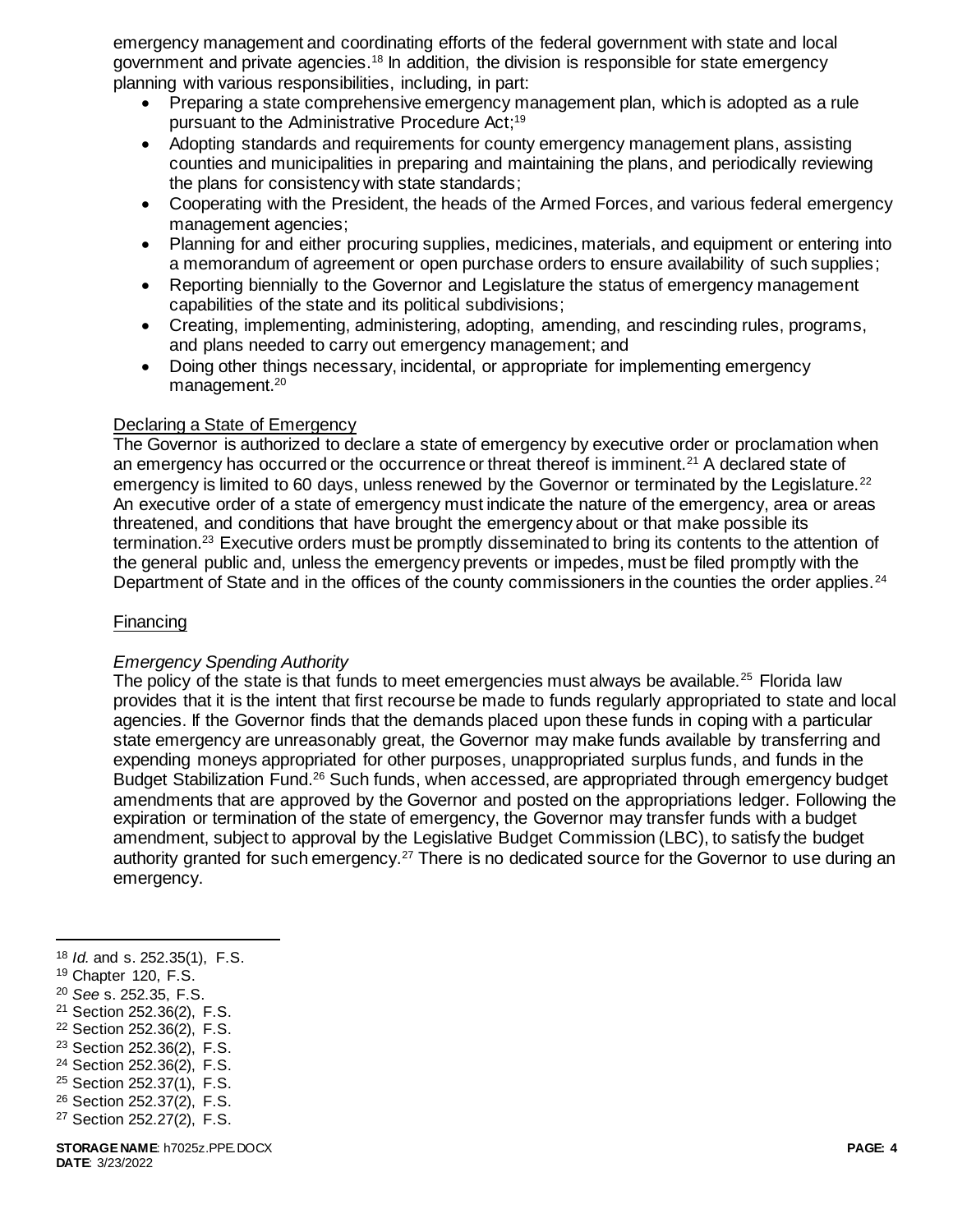## *Trust Funds*

Trust funds consist of moneys received by the state that, under law or trust fund agreement, are segregated for a purpose authorized by law.<sup>28</sup> The state agency or branch of state government that receives or collects such moneys is responsible for their proper expenditure.<sup>29</sup> Trust funds are created by the Legislature through statutory language specifying at least the following:

- The name of the trust fund;
- The agency or branch of state government responsible for administering the trust fund;
- The requirements or purposes that the trust fund is established to meet; and
- The sources of moneys to be credited to the trust fund or specific sources of receipts to be deposited in the trust fund.<sup>30</sup>

Newly created trust funds must be approved by a three-fifths of the membership of each house for passage and must be in a separate bill.<sup>31</sup> The Legislature must review all state trust funds at least once every four years.<sup>32</sup>

### SB 98 (2022)

SB 98 creates the Emergency Preparedness and Response Trust Fund (EPR Fund) within the Executive Office of the Governor. The bill provides that the EPR Fund is the primary funding source for the Governor for the purposes of preparing for or responding to an emergency that exceeds regularly appropriated funding sources during a declared state of emergency.

### **Effect of the Bill**

This bill provides that it is the intent of the Legislature that funding for disaster relief or response to first come from funds specifically appropriated to state and local agencies for disaster relief or response. If the Governor finds that demands placed upon these funds are unreasonably great, the bill authorizes the Governor to make funds available by transferring and expending funds from the EPR Fund.

If additional funds are needed, the bill authorizes the Governor to submit a budget amendment to the LBC requesting additional funds be appropriated to the EPR Fund. The bill authorizes the LBC to convene to transfer unappropriated surplus funds to the EPR Fund as necessary. Under the bill, the Governor is not authorized to transfer or expends funds appropriated for other purposes, out of any unappropriated surplus funds, or from the Budget Stabilization Fund.

Following the expiration or termination of the state of emergency, if the Governor requests the LBC to approve fund transfers and expenditures through budget amendments, the bill requires such transfers and expenditures to be directly related to the declared disaster or emergency.

The bill directs the Chief Financial Officer to immediately transfer the nonrecurring sum of \$500 million from the General Revenue Fund to the EPR Fund to be used for preparing for and responding to a disaster declared by the Governor as a state of emergency.

# **II. FISCAL ANALYSIS & ECONOMIC IMPACT STATEMENT**

- A. FISCAL IMPACT ON STATE GOVERNMENT:
	- 1. Revenues:

None.

<sup>29</sup> *Id.*

l

<sup>28</sup> Section 215.32(2)(b)1., F.S.

<sup>30</sup> Section 215.3207(1)-(4), F.S.

<sup>31</sup> Section (f), Art. III, State Constitution and s. 215.3207, F.S.

<sup>32</sup> Section (f)(2), Art. III, State Constitution and s. 215.3208(1), F.S.